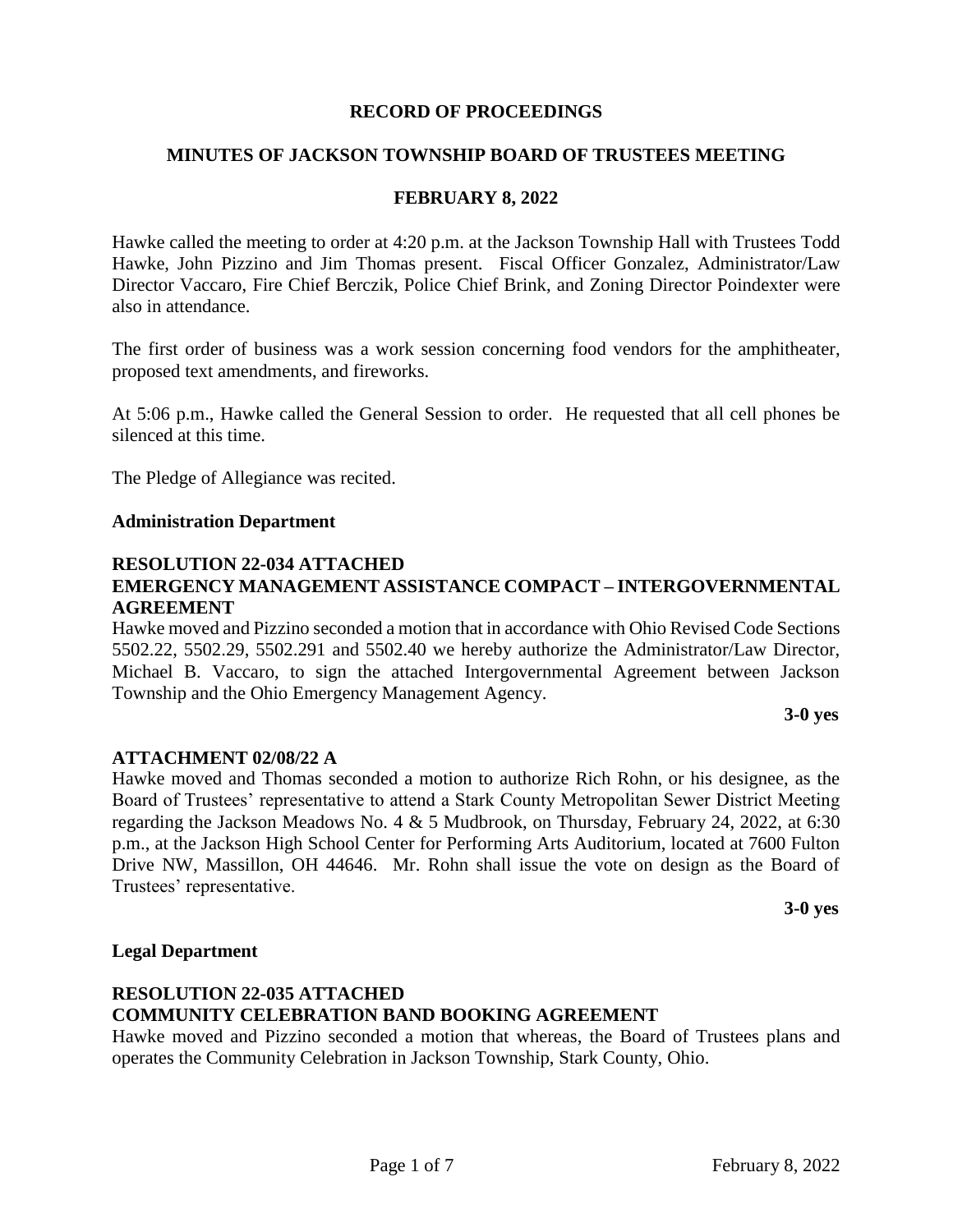Whereas, the Board of Trustees has determined that, as part of its programming for the Community Celebration, the acts identified in the attached contracts is to be engaged for a performance for the 2022 season.

Be it resolved that, we hereby adopt and authorize the placement of the Board Chairman's signature upon the attached Booking Agreement for the following band:

1. Queen Flash

# **RESOLUTION 22-036 ATTACHED YARD WASTE SERVICE AGREEMENT**

Hawke moved and Thomas seconded a motion that we hereby adopt and authorize the placement of the Board Chairman's signature upon the attached Yard Waste Service Agreement with Earth 'n Wood Products, Inc.

#### **Police Department**

## **ATTACHMENT 02/08/22 B**

**ATTACHMENT 02/08/22 C**

Hawke moved and Thomas seconded a motion to adopt and authorize the placement of the Police Chief and Administrator/Law Director's signatures on the attached Memorandum of Understanding with the Fraternal Order of Police, Ohio Labor Council, Inc. (Sergeants), effective immediately.

Hawke moved and Thomas seconded a motion to adopt and authorize the placement of the Police Chief and Administrator/Law Director's signatures on the attached Memorandum of Understanding with the Fraternal Order of Police, Ohio Labor Council, Inc. (Patrol Officers), effective immediately. **3-0 yes**

Brink explained that by signing this agreement with Flock Group, it gives the department 60 days to try the equipment. After the 60 days, if we keep everything the same, the price will be as quoted, however, we also have the option of reducing it or canceling it.

## **RESOLUTION 22-037 ATTACHED FLOCK GROUP, INC. SERVICE AGREEMENT**

Hawke moved and Thomas seconded a motion that we hereby adopt and authorize the placement of the Board Chairman's signature upon the attached Government Agency Customer Agreement and Order Form with Flock Group, Inc., in the amount \$68,750.00.

**3-0 yes**

**3-0 yes**

**3-0 yes**

**3-0 yes**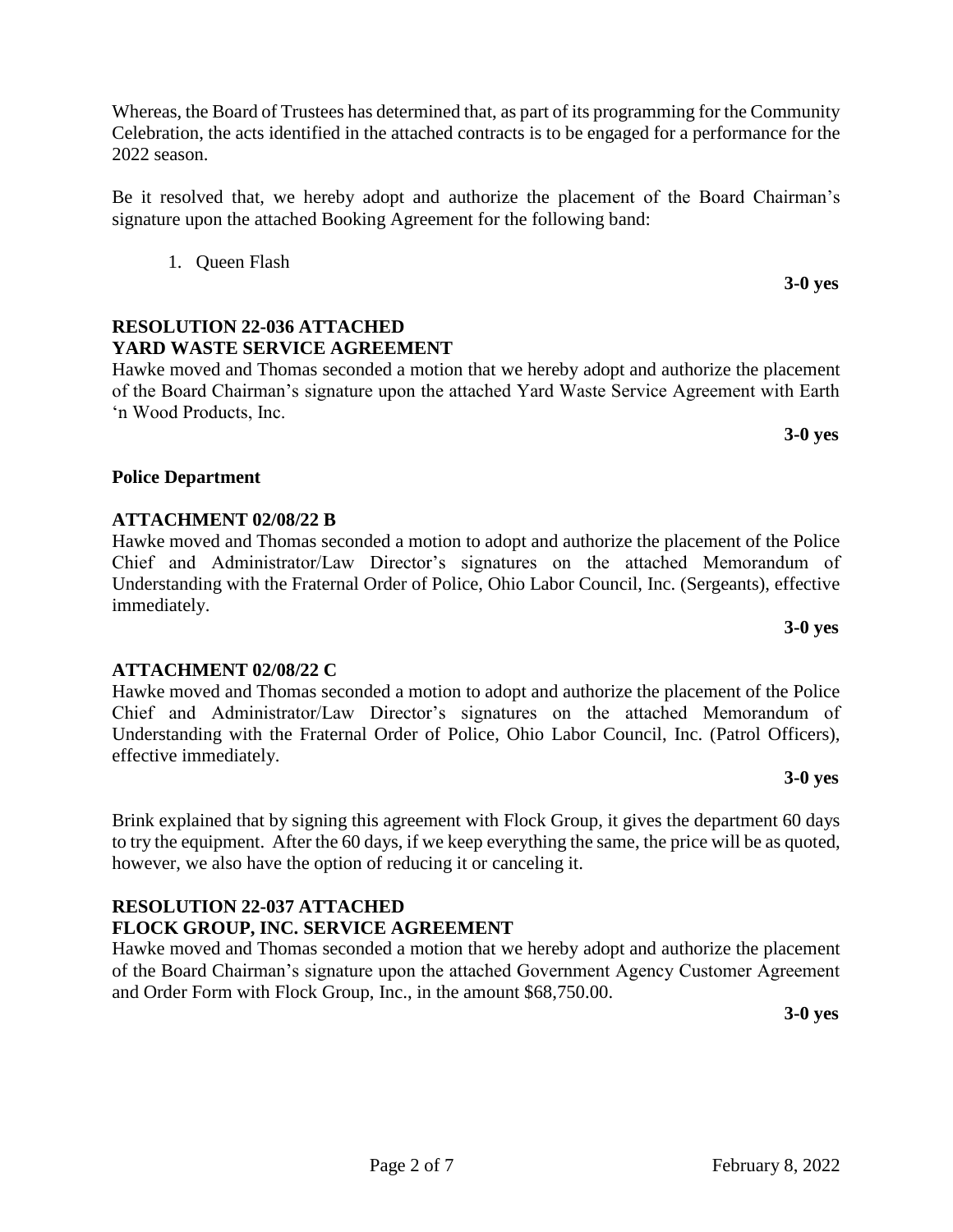# **Public Works Department**

# **Highway Division**

5:00 p.m. Materials Bid Opening – 4 Bids Received:

- 1. Oster Sand & Gravel
- 2. Shelly Materials, Inc.
- 3. Massillon Asphalt Co.
- 4. North Star Asphalt

These bids will be reviewed and a recommendation will be made at the next meeting.

# **ATTACHMENT 02/08/22 D**

Hawke moved and Pizzino seconded a motion to approve an appropriation transfer from 211.310.5387 Discretionary-Hwy to 211.310.5604 Village HD Share-Hwy in the amount of \$12,967.59.

## **Park Division**

Hawke moved and Pizzino seconded a motion to accept a donation of \$231.77 from an anonymous donor.

## **RESOLUTION 22-038 ATTACHED DOANE FAMILY DONATION**

Hawke moved and Thomas seconded a motion that we hereby donate \$231.77 to the care of Justina Phillips in memory of Jenny and Kevin Doane for the benefit of their four children.

Hawke moved and Thomas seconded a motion to accept a 2022 Community Celebration Sponsorship in the amount of \$100.00 from Don Smith Auto Parts.

**3-0 yes**

**3-0 yes**

## **Fire Department**

## **ATTACHMENT 02/08/22 E**

Hawke moved and Thomas seconded a motion to approve an appropriation transfer from 210.210.5385 Other Expense to 210.210.5460 Fleet Insurance in the amount of \$2,239.09.

**3-0 yes**

#### Page 3 of 7 February 8, 2022

**3-0 yes**

**3-0 yes**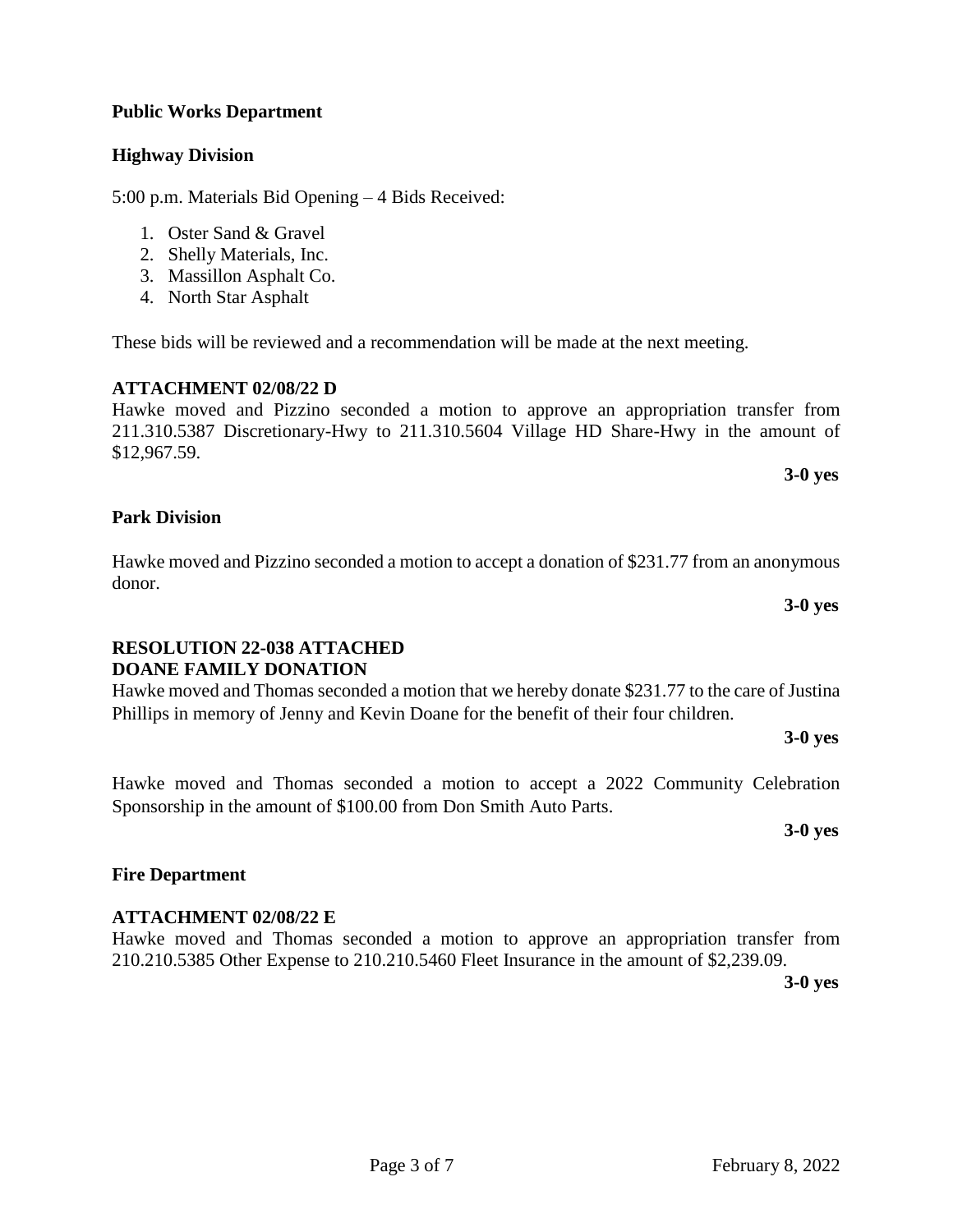**Zoning and Planning Department**

#### **RESOLUTION 22-039 ATTACHED IWORQ SYSTEMS, INC. SERVICE AGREEMENT**

Hawke moved and Thomas seconded a motion that we hereby adopt and authorize the placement of the Board Chairman's signature upon the attached Service Agreement with iWorQ Systems, Inc.

#### **Fiscal Office**

## **ATTACHMENT 02/08/22 F**

## **ATTACHMENT 02/08/22 G**

#### Hawke moved and Pizzino seconded a motion to approve the minutes of the January 25, 2022 Board of Trustees' Meeting. **3-0 yes**

Hawke moved and Pizzino seconded a motion to pay the bills in the amount of \$1,616,515.94.

## **ATTACHMENT 02/08/22 H**

Hawke moved and Pizzino seconded a motion to approve the monthly reports for January 2022.

**3-0 yes**

**3-0 yes**

**3-0 yes**

## **ATTACHMENT 02/08/22 I**

Hawke moved and Pizzino seconded a motion to approve the following appropriation transfer for a total transfer of \$86,896.58.

|                  |                                                            |              |                     | $3-0$ yes          |
|------------------|------------------------------------------------------------|--------------|---------------------|--------------------|
|                  |                                                            |              |                     | TOTAL \$ 86,896.58 |
| 295.250.5140     | Accum Benefits – Police $295.250.5980$ Transfer to ARP 150 |              |                     | \$ 33,745.17       |
| 293.210.5140     | $Accum Benefits - Fire$                                    | 293.210.5980 | Transfer to ARP 150 | \$53,151.41        |
| <b>FROM CODE</b> | <b>DESCRIPTION</b>                                         | TO CODE      | <b>DESCRIPTION</b>  | <b>AMOUNT</b>      |

## **RESOLUTION 22-040 ATTACHED**

# **TRANSFER FROM FIRE DEPARTMENT ACCUMULATED BENEFITS #293**

Hawke moved and Thomas seconded a motion that pursuant to attached ORC Section 5705.13, we hereby rescind the transfers in the attached Resolution Number 21-165 (paragraph #2) and 21-202 (paragraph #2), effective August 16, 2021 and September 28, 2021, respectively, and Authorize the transfer of \$53,151.41 from Account 293.210.5980 to be deposited in the Local Fiscal Recovery/ARP Fund #150*.*

**3-0 yes**

#### **RESOLUTION 22-041 ATTACHED TRANSFER FROM POLICE DEPARTMENT ACCUMULATED BENEFITS #295**

Hawke moved and Pizzino seconded a motion that pursuant to attached ORC Section 5705.13, we hereby rescind the transfers in the attached Resolution Number 21-166 (paragraph #2) effective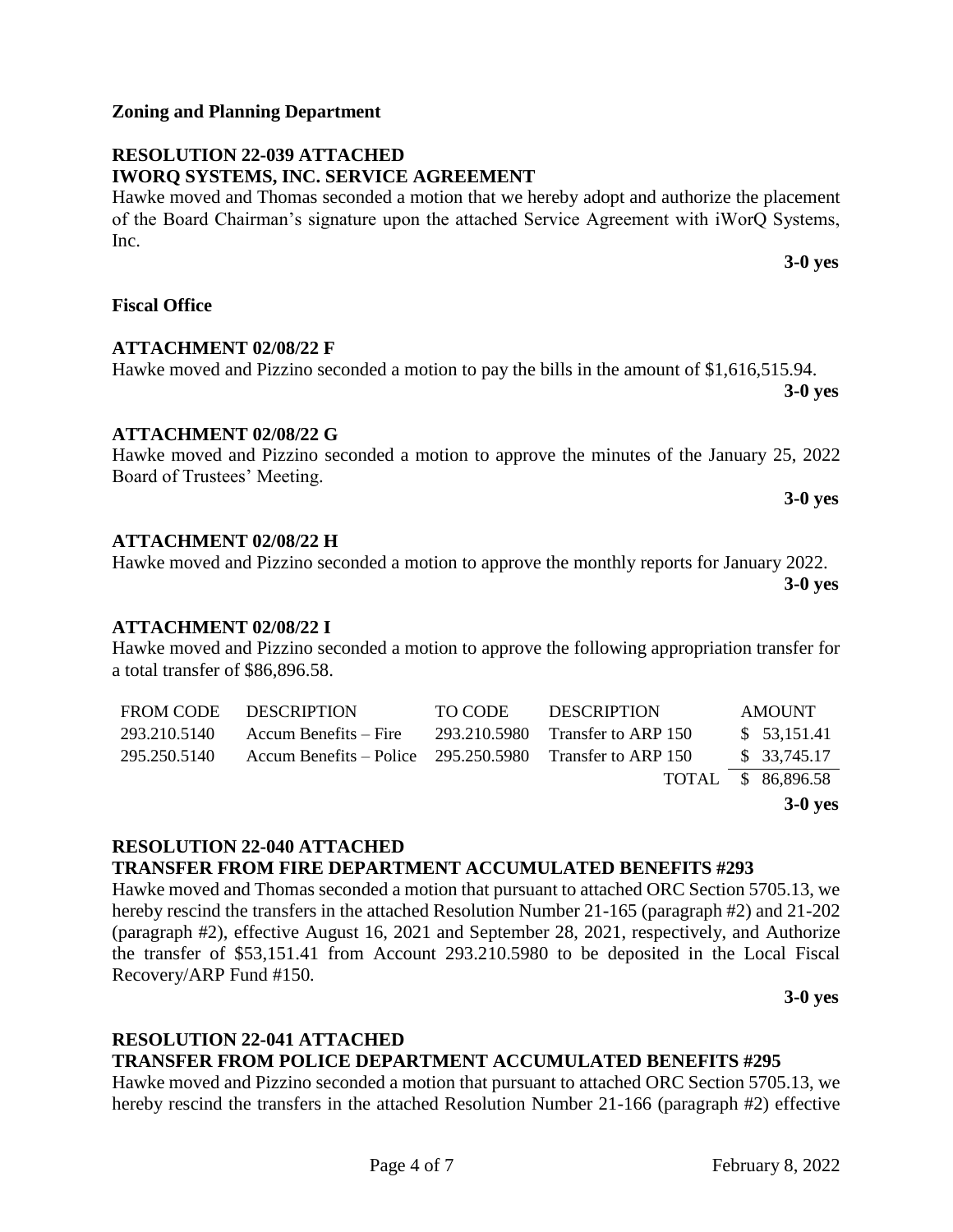August 16, 2021, respectively, and Authorize the transfer of \$33,745.17 from Account 295.250.5980 to be deposited in the Local Fiscal Recovery/ARP Fund #150*.*

#### **3-0 yes**

Gonzalez explained that the Township has two gas street light districts, which they have looked into getting rid of previously due to inefficiencies. This time, however, the gas company contacted the Township because they want to eliminate gas street lights and they may help subsidize the project to change to electric street lights. Therefore, the Township is going to meet with the residents affected, as well as representatives from both the gas company and the two electric companies. The residents will have to vote about whether to keep gas street lights or change to electric streetlights.

## **Routine Business**

#### **Announcements**

- Next regular **Board of Trustees'** meeting, February 22, 2022, 4:00 p.m., Executive Session and/or Work Session; 5:00 p.m., General Session, Jackson Township Hall.
- **CIC**, February 17, 2022, 11:30 a.m., Jackson Township Hall
- **LOGIC**, February 10, 2022 and March 3, 2022, 9:00 a.m., Jackson Safety Center, Chief's Conference Room
- **Board of Zoning Appeals**, February 10, 2022, 5:00 p.m., Jackson Township Hall
- **Jackson Polar Bear Plunge,** February 12, 2022, 2:00 p.m., Lake Cable Recreation Center

**Old Business - None**

**New Business**

## **RESOLUTION 22-042 ATTACHED INITIATION OF ZONING TEXT AMENDMENTS**

Hawke moved and Thomas seconded a motion whereas, the Jackson Township Board of Trustees from time-to-time receive recommendations for text amendments to the Jackson Township Zoning Resolution.

Whereas, the Jackson Township Board of Trustees having reviewed the attached text changes and believe the recommendations deserve consideration by the Jackson Township Zoning Commission.

Be it resolved that, pursuant to ORC 519.12(A)(1), we authorize the Zoning Inspector, as the Board of Trustees' designee, to file an application with the Jackson Township Zoning Commission initiating a text amendment to the Jackson Township Zoning Resolution. Associated fees are hereby waived.

**3-0 yes**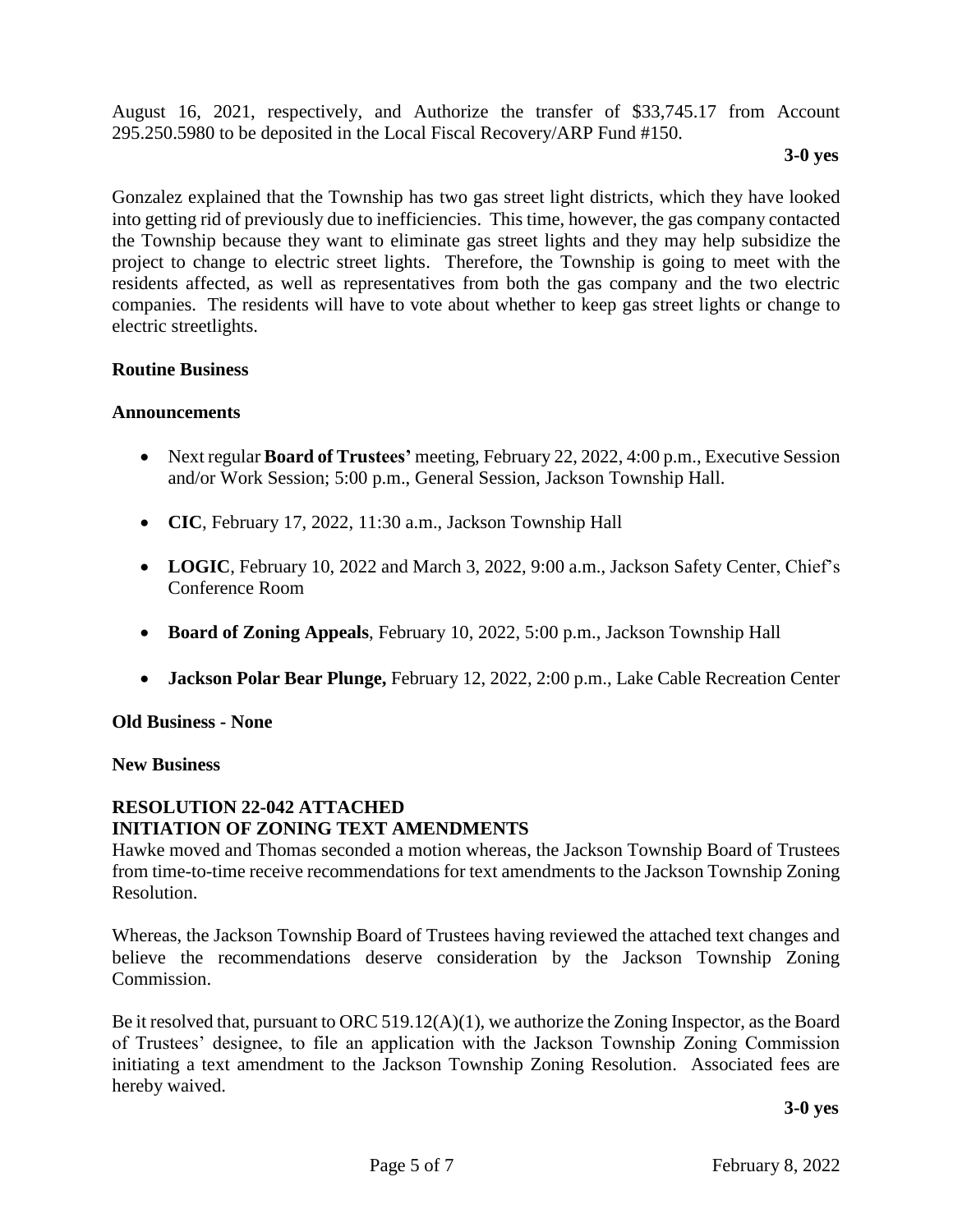#### **RESOLUTION 22-043 ATTACHED AMENDMENT TO ESTIMATED CONSTRUCTION COSTS #1 – JACKSON TUNNEL PROJECT**

Hawke moved and Pizzino seconded a motion whereas, the Stark County Park District (the "District") has secured partial funding from the Ohio Department of Transportation to construct a tunnel under Fulton Road for a District walking path (the "Project");

Whereas, the remaining cost of the Project will be divided evenly between the District, the Township and the Jackson Local School District (the "School");

Whereas, the District, Township and School did memorialize their respective obligations with respect to the Project in a Support Agreement, approved pursuant to Resolution 20- 077; and,

Whereas, Jackson Township renews its Letter of Commitment on March 9, 2021 as to utility and construction costs estimated by the Ohio Department of Transportation, pursuant to Resolution 21-050; and,

Whereas, due to a new estimate by the Ohio Department of Transportation as to utility relocation, an increase in construction costs, and including design costs, estimated costs have occurred which exceeds the Township's Letter of Commitment issued on March 9, 2021; and

Whereas, the Trustees believe that the Project is in the best interests of the Township and the health, safety, and welfare of its residents.

Be it resolved by the Jackson Township Board of Trustees:

1. We hereby adopt, approve, and authorize the placement of our signatures upon, the attached amendment to the estimated construction costs #1 letter.

**3-0 yes**

## **Public Speaks** - None

Hawke moved and Thomas seconded a motion to go into Executive Session for Police Department Personnel (Appointment / Employment / Compensation) – Interview Full-Time Police Patrol Officer Candidate.

**3-0 yes**

Upon return from Executive Session at 6:05 p.m., General Session resumed.

## **RESOLUTION 22-044 ATTACHED**

# **POLICE DEPARTMENT FULL-TIME POLICE OFFICER CONDITIONAL APPOINTMENT**

Hawke moved and Pizzino seconded a motion that pursuant to ORC Section 505.49 and 509.01, we hereby appoint Kyle A. Myers, as a Full-Time Patrol Officer and Township Constable for the Jackson Township Police District, Stark County, Ohio, conditioned upon providing proof of Ohio